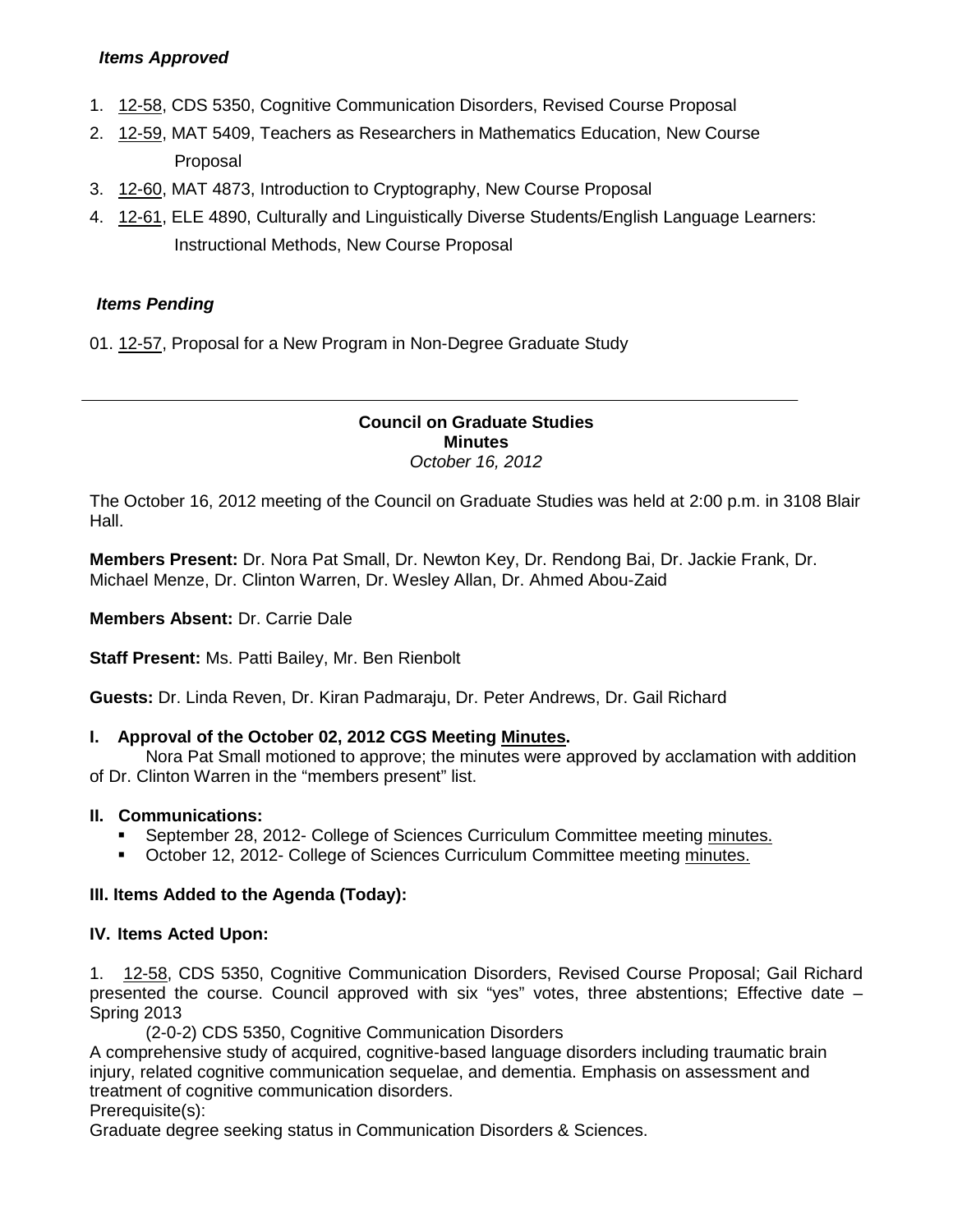2. [12-59,](http://castle.eiu.edu/~eiucgs/currentagendaitems/agenda12-59.pdf) MAT 5409, Teachers as Researchers in Mathematics Education, New Course Proposal; Peter Andrews presented the course. Council approved unanimously; Effective date – Spring 2013

(1-0-1) MAT 5409, Teachers as Researchers in Mathematics Education Examination and analysis of research in mathematics education conducted by classroom teachers, with the purpose of preparing graduate students in mathematics education to develop a focused and coherent action research proposal in a subsequent course. Prerequisite(s):

8 hours completed in the Master of Arts in Mathematics with Elementary/Middle School Education Option or Master of Arts in Mathematics with Secondary Mathematics Education Option

3. [12-60,](http://castle.eiu.edu/~eiucgs/currentagendaitems/agenda12-60.pdf) MAT 4873, Introduction to Cryptography, New Course Proposal; Peter Andrews presented the course. Council approved unanimously; Effective date – Spring 2014

(3-0-3) MAT 4873, Introduction to Cryptography

Classical monoalphabetic cryptosystems (e.g. shift, affine, substitution, and permutation ciphers), classical polyalphabetic cryptosystems (e.g. Hill and Vigenère ciphers), linear feedback shift registers, modern cryptosystems (public key, stream, and block ciphers). Other topics (with particular interest to topics relevant to current events) will be considered, such as: anonymity, identification schemes, secret sharing schemes, multicast security, copyright protection, bit commitment, signature schemes, one-way hash functions, pseudo-random numbers, and electronic cash. Prerequisite(s):

C or better in either MAT 2345 or MAT 2800, AND C or better in both MAT 2170 and MAT 2550

4. [12-61](http://castle.eiu.edu/~eiucgs/currentagendaitems/agenda12-61.pdf), ELE 4890, Culturally and Linguistically Diverse Students/English Language Learners: Instructional Methods, New Course Proposal; Linda Reven presented the course. Council approved unanimously; Effective date – Summer 2013

(3-0-3) ELE 4890, Culturally and Linguistically Diverse Students/English Language Learners: Instructional Methods

This course is designed to provide teacher candidates with the knowledge, skills and dispositions to effectively organize and implement instructional methods for students that are culturally and linguistically diverse (CLD) and/or English Language Learners (ELL). Teacher candidates will research and reflect on various methods and strategies to design instruction to meet the needs of students who are considered CLD/ELL and who may have varying levels of language proficiency. Prerequisite(s):

Early Childhood: ELE 3281 and ELE 4775.

Elementary Education: ELE 3280 and ELE 3350 or permission of the Department Chair.

These prerequisite courses may be taken concurrently with the proposed course.

University Teacher Education requirements apply and department requirements for enrollment must be met.

# **02 Committee Reports:**

**Textbook Advisory-** Michael Menze, no meeting **Library Advisory**- Newton Key, discussed the addition of Booth Library link on EIU homepage **Academic Technology** (ATAC)- Rendong Bai, no meeting

**Honorary Degree**- Jackie Frank, no meeting

**GSAC**- not present

**Council on Assessment of Student Learning (CASL)**- Wesley Allan, discussion and handout of executive summary feedback report

**TEAM Grants Council**- Wesley Allan, no meeting

2